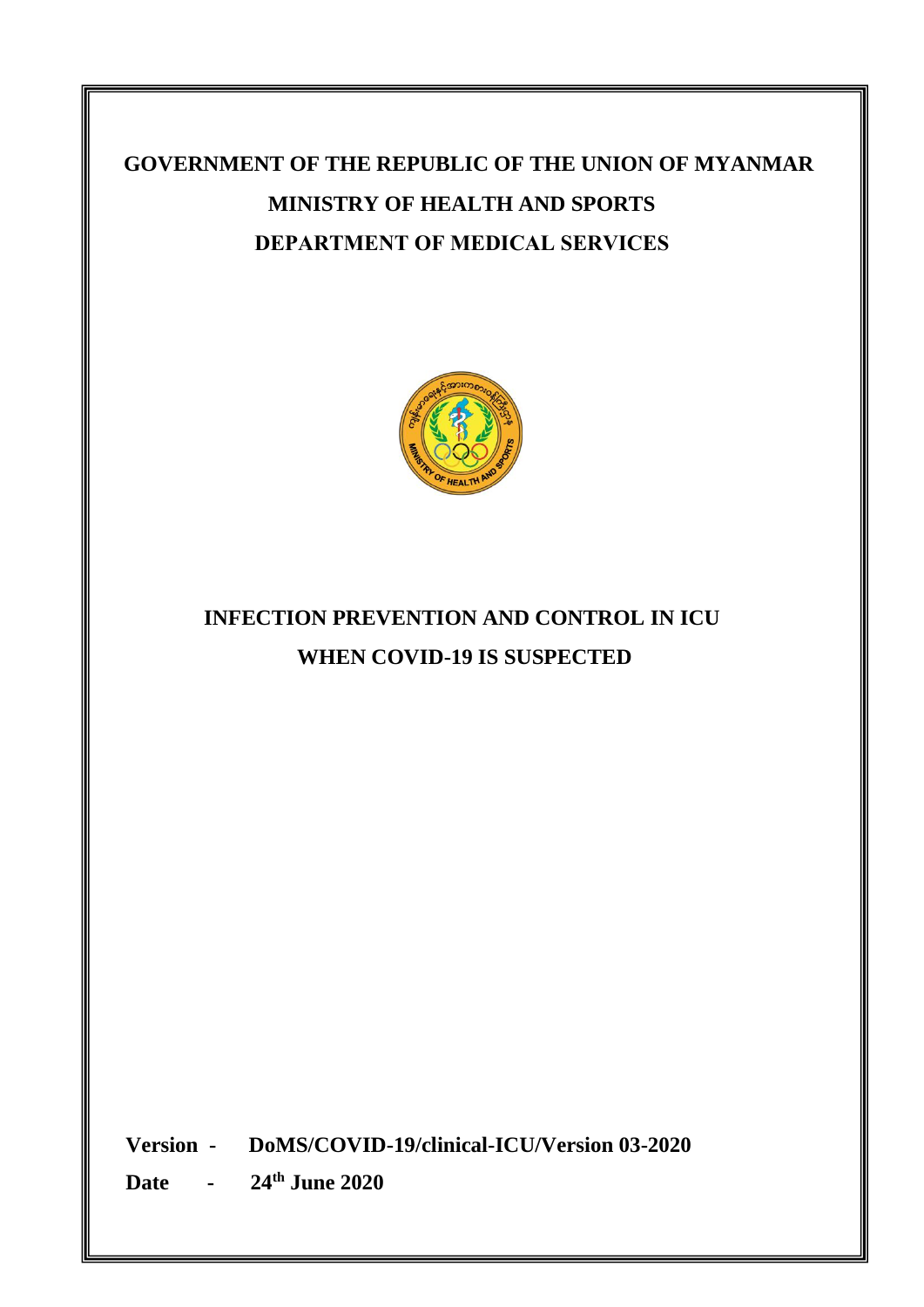# **INFECTION PREVENTION AND CONTROL IN ICU WHEN COVID-19 IS SUSPECTED (Version 1) as of 24-6-2020**

### **General measures**

- Actively identify and isolate patients suspected
- Effective contact tracing
- Rapid laboratory diagnostic testing

# **Strict hand hygiene and standard precautions for all patients**

Standard precautions include hand and respiratory hygiene, the use of appropriate personal protective equipment (PPE) according to a risk assessment, injection safety practices, safe waste management, proper linens, environmental cleaning, and sterilization of patient-care equipment.

The rational, correct, and consistent use of PPE also helps reduce the spread of pathogens. PPE effectiveness depends strongly on adequate and regular supplies, adequate staff training, appropriate hand hygiene, and appropriate human behavior.

*Environmental cleaning and disinfection* procedures are followed consistently and correctly. Thoroughly cleaning environmental surfaces with water and detergent and applying commonly used hospital level disinfectants (such as sodium hypochlorite) are effective and sufficient procedures.

# **Medical devices and equipment**

Equipment should be either single-use and disposable or dedicated equipment (e.g. stethoscopes, blood pressure cuffs and thermometers).

Disinfect shared equipment after use (thorough cleaning with water and detergent and then disinfect like 70% alcohol, chlorine compounds, aldehyde compounds)

Provision of (disposable) staff scrub suits in isolation wards

# **Appropriate handling of medical waste**

Significant amounts of biohazard waste will be generated while caring for critically ill patients.

Adequate waste management capacity is necessary to upkeep a safe environment for HCWs and patients and should be managed in accordance with safe routine procedures according to hospital guideline.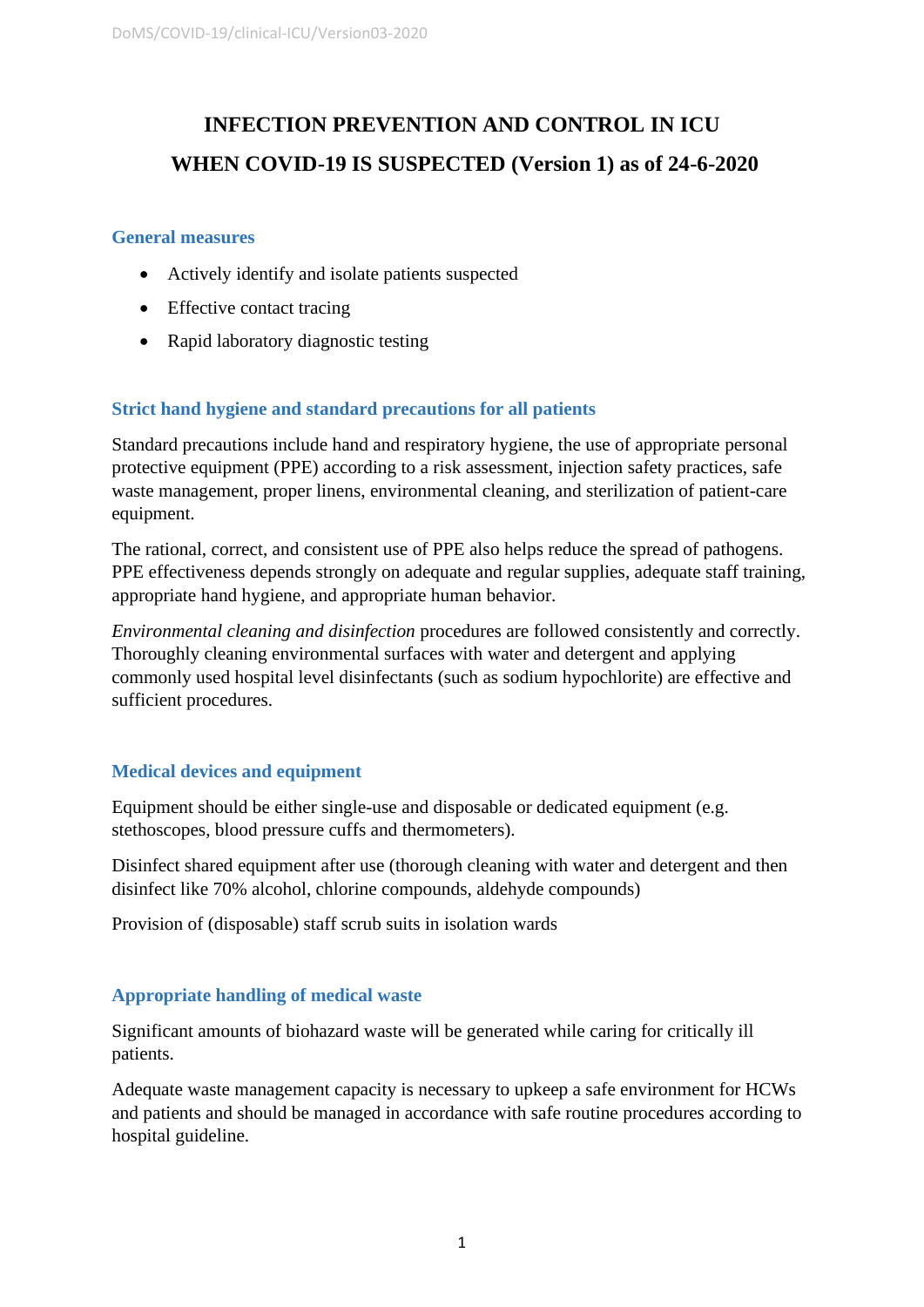Hospital issued guidelines for infection prevention, including handling of patient specimens and care of the deceased patient

### **Patient Placement**

Single-patient rooms are always indicated for patients placed on Airborne Precautions

Care for suspected or confirmed cases in negative pressure AIIR—patients to wear face masks until transfer to AIIRs, ICU rooms should be subjected to negative pressure and a minimum of 12 air changes per hour

# **Implementing empiric additional precautions**

### **Contact and droplet precautions**

### Staff PPE requirements

Droplet and Contact PPE: Surgical mask, eye protection, disposable gown, gloves, and cap

after patient care, appropriate doffing and disposal of all PPE and hand hygiene should be carried out. A new set of PPE is needed when care is given to a different patient;

Avoid moving and transporting patients out of their room or area unless medically necessary. Use designated portable X-ray equipment or other designated diagnostic equipment. If transport is required, use predetermined transport routes to minimize exposure for staff, other patients and visitors, and have the patient wear a medical mask;

limit the number of HCWs, family members, and visitors who are in contact with suspected or confirmed cases.

### **Airborne precautions for aerosol-generating procedures**

Some aerosol-generating procedures, such as tracheal intubation, non-invasive ventilation, tracheotomy, cardiopulmonary resuscitation, manual ventilation before intubation, and bronchoscopy, have been associated with an increased risk of transmission.

Ensure that HCWs performing aerosol-generating procedures:

Perform AG procedures in an adequately ventilated room – that is, natural ventilation with air flow of at least 160 L/s per patient or in negative- pressure AIIR rooms with at least 12 air changes per hour and controlled direction of air flow when using mechanical ventilation.

### Staff PPE requirements

- N95 respirator (consider PAPR use),
- Fit testing for all staff using N95 respirators
- eye protection (i.e. goggles or a face shield),
- disposable gown clean, non-sterile, long-sleeved gown and gloves. If gowns are not fluid-resistant, HCWs should use a water-proof apron, gloves,

Perform aerosol-generating procedures only in presence of a clear clinical indication